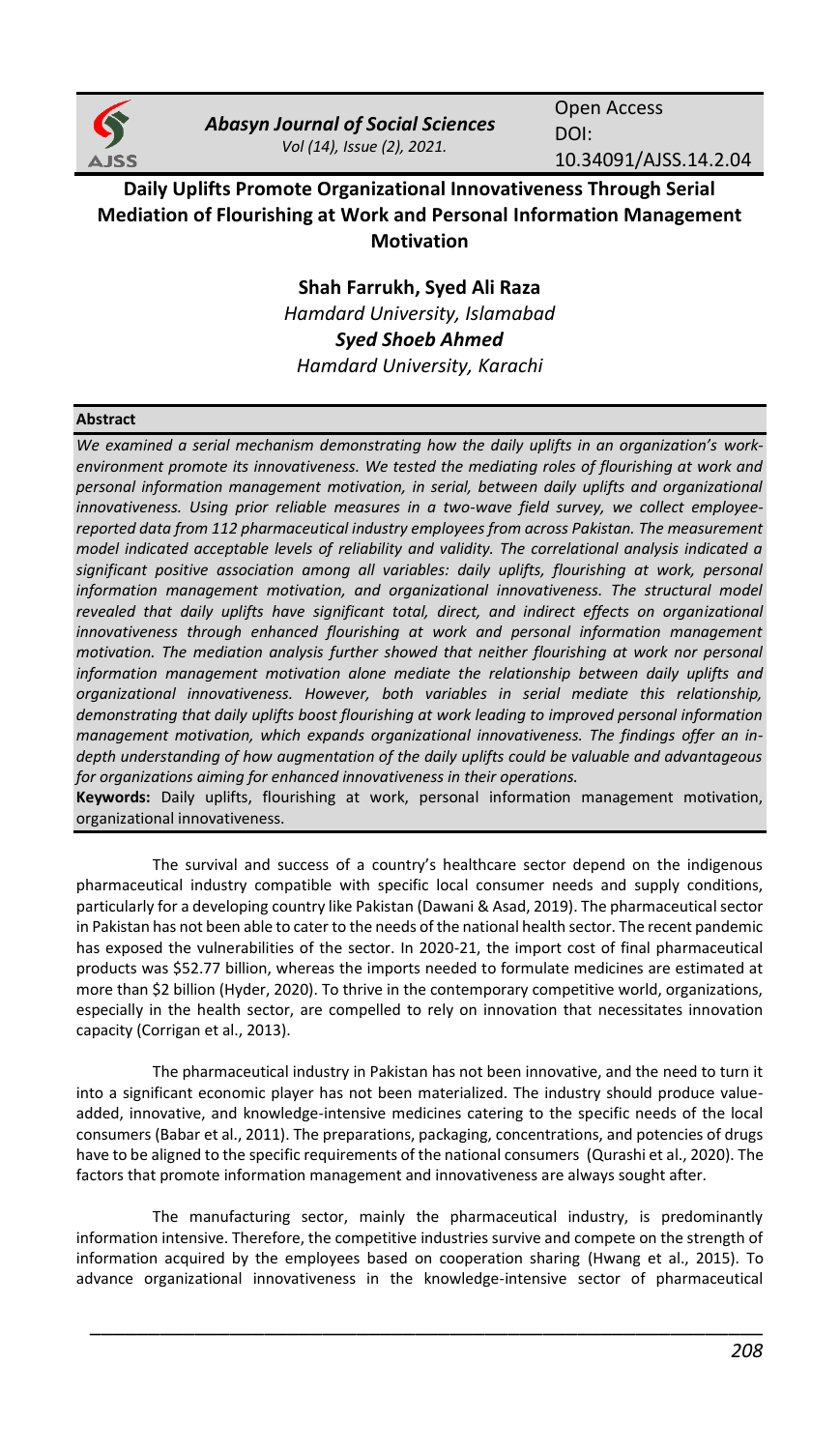industries, the effective management of individuals' information is inevitable (Rajapathirana & Hui, 2018). In this context, this study examined the role of daily uplifts in pharmaceutical organizations' work environment in influencing its innovativeness. Drawing upon affective events theory, we proposed and statistically tested that daily uplifts would augment flourishing at work leading to compelling personal information management motivation of employees, which would promote organizational innovativeness. There has been research on role of emotions on organizational innovativeness. However, the research has not focused on the affective causes of the employee affective emotional reactions (Akgun et al., 2007). The study at hand has focused on the influence of affective events of daily uplifts on organizational innovativeness. The study has hypothesized that the organizational innovativeness is enhanced by augmenting daily uplifts. The results are significant for both the academicians and practitioners who aim to enhance organizational innovativeness, especially by employing cost effective management solutions. In order to simplify the research problem researcher has proposed the following research questions and objectives.

**Research Question 1:** Whether daily uplifts promote organizational innovativeness?

**Research Question 2:** Do flourishing at work and personal information management motivation serially mediate the relationship between daily uplifts and organizational innovativeness?

**Research Objective 1**:To examine the relationship between daily uplifts and organizational innovativeness.

**Research Objective 2:** To study the mediating effects of flourishing at work and personal information management motivation on the relationship between the daily uplifts and organizational innovativeness.

# **Literature Review and Hypothesis Development**

This study anticipated that the affective events at work, such as daily uplifts, may flourish employees. According to the affective event theory, the affective events produce affective emotional responses (Khattak & Bashir, 2018). The individuals who enjoy a feeling of flourishing at work may tend to be more motivated towards fulfilling social and work-related obligations. The motivation to share organized information is likely to augment innovativeness. We conceptualized a serial mechanism (Figure 1) for empirical testing in this study. The succeeding sections review the theoretical basis supporting this proposed framework.



*Figure 1. Conceptual model*

# *Organizational Innovativeness*

The ability to innovate is recognized as an indispensable asset for an organization to endure, develop and compete. It helps achieve and maintain sustainability and a competitive edge (Frishammar et al., 2012). An organization's innovativeness depends on its efficient and effective management of information and knowledge systems, which primarily is contingent on the crossfunctional cooperation, interaction, and integration of its internal environment (Koc & Ceylan, 2007). Organizational innovativeness (OI) is an aggregate innovative capability to introduce novel processes, products, and ideas (Wang & Ahmed, 2004). It is a strategic approach aimed at the value-added novelty in both the processes and outcomes of the organization (Vanhala & Ritala, 2016). It includes creating and adopting new approaches that enable organization-wide innovation (Lynch et al., 2010). Organizational innovativeness characterizes the abilities of the organization to innovate and represents the extent to which an organization has created or adopted the innovation (Hult et al., 2004). There are three dimensions of OI; the willingness of both the employee and the organization to innovate, the capacity to innovate, and the possibility of innovative intervention (Behrens & Patzelt, 2015).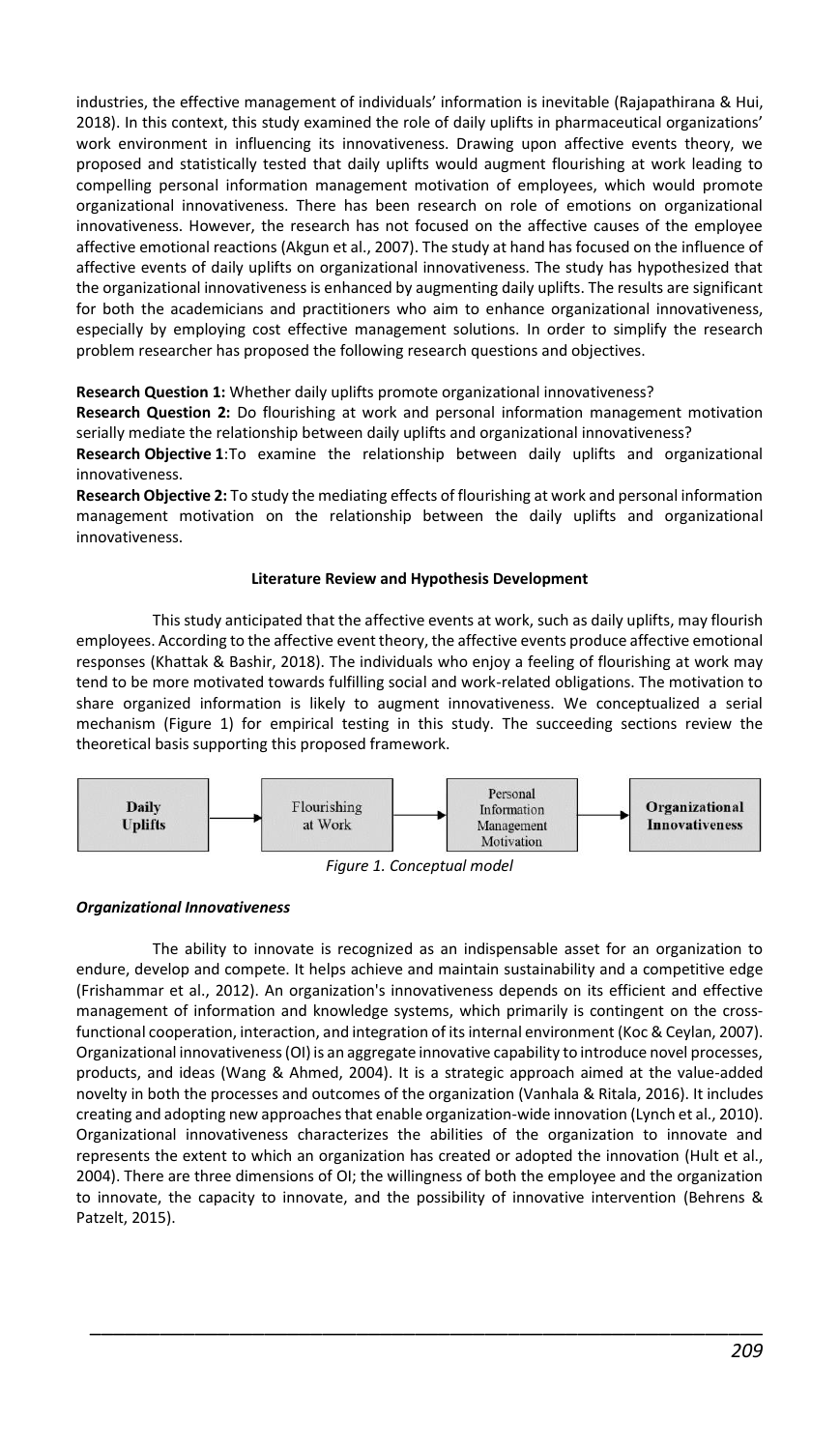# *Daily Uplifts and Organizational Innovativeness*

Daily uplifts are the pleasant and desired factors within an organizational environment. These may be the minor positive events or experiences occurring regularly. Simply put, the daily uplift is a significant work-related frequent event in which the employee perceives, or experiences benefit or safety (Stefanek et al., 2012). The daily uplifts are the employees' experiences of augmentation of well-being (Oishi et al., 2007). Notably, an uplift is not considered an uplift only for the reason it occurs frequently and regularly. A potential daily uplift becomes an uplift only if and when the employee considers it a significant event and appraises it as an uplift (Larsson et al., 2016). The supportive environmental factors positively influence the employees' work performance (Diener et al., 2010), which greatly influence the innovative performance of both the employees and the organization (Lukes & Stephan, 2017). Daily uplifts are the manifestation of a supportive work environment. The affective events at the workplace directly influence the creativity and changemotivated behaviors of the employees (Rank & Frese, 2008). The performance of innovation remains high in organizations where the management provides a reassuring and helpful work environment to employees at work (Larsson et al., 2016). Likewise, we expected that:

# *Hypothesis 1: Daily uplifts enhance organizational innovativeness.*

# *Daily uplifts and Flourishing at Work*

Employee flourishing is a profound feeling of emotional well-being that emanates from various pleasant experiences at work. It is much more than mere job satisfaction (Annas & Keyes, 2009). Flourishing is advantageous for individual employees and valuable for organizations and society at large. It is defined as an employee's state of mind in which the individual experiences a feeling of superior spiritual and social well-being (Nelson et al., 2016). Employees flourish at work when their understanding of the work environment gives them self-identification and self-worth, bringing emotional pleasure (Sean Peter Tinker, 2014). Accomplishments at work bring satisfaction and happiness, called the flourishing of employees (Sydenham, 2020). Employees who better fit into their work environment feel and perform better and flourish (Rensburg et al., 2017). The pleasant events at work strengthen the emotional aspects of job demands and increase flourishing (Nelson et al., 2016). A work environment characterized by daily uplifts is typified by being considerate, helpful, meaningful, and motivating. Daily uplifts facilitate creating and enhancing employee flourishing (Redelinghuys et al., 2018). Hinchliffe (2004) also stressed that the daily uplifts substantially enhance well-being and flourishing at work (Hinchliffe, 2004). Thus, we hypothesized that:

# *Hypothesis 2: Daily uplifts promote flourishing at work.*

## *Flourishing at Work and Personal Information Management Motivation*

Personal information management motivation refers to the expressed will of an individual for effective use of the information available to him. The willingness is expressed by being proactive, readiness to share information, maintaining transparency, and formality (Hwanga et al., 2013). The employees' motivational aspects are considered as the fundamental contributing factors of information management practices. It has been empirically established that the employee motivation to share information is an indispensable factor for the organization's success (Sackett et al., 1998). The values of individual employees regarding sharing and using available information determine the extent of their information management motivation. Therefore, to achieve the organizational objectives, it is imperative to institute personal-level information management motivation by focusing on employees' attitudes and beliefs that promote information sharing motivation (Hwang et al., 2015). An employee's information management depends on the individual's perceived and actual experiences about the environmental work factor (Hwang, 2016) and anticipated benefits such as incentives and rewards (H. Lin & Hwang, 2014). An event that brings simple pleasure, such as a daily uplift, necessitates employees' enduring efforts and attaining work objectives (Mead et al., 2016). Therefore, flourishing at work increases the employee's affective motivation, commitment, and job performance (H. Lin & Hwang, 2014). An employee feeling good, that is, having healthy emotional well-being, is expected to perform better (Diedericks, 2012). The flourishing resulting from job satisfaction enhances employees' voluntary information usage and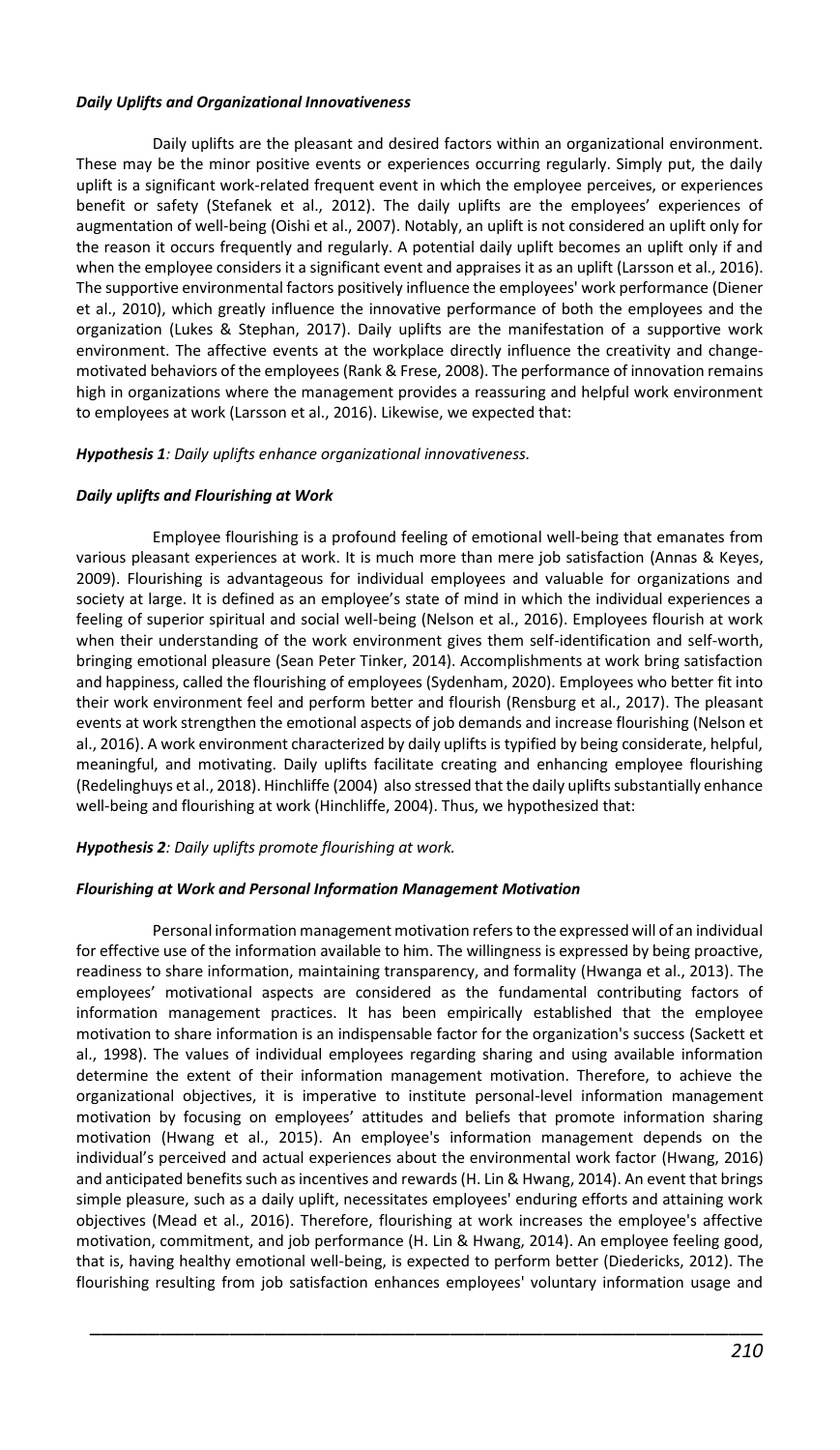sharing by enhancing their personal information management motivation (Sun et al., 2018). Moreover, the employees' perception about their self-worth and self-efficacy strengthens the individual motivation to share and manage personal information (H.-F. Lin, 2007).

*Hypothesis 3: Flourishing at work augments personal information management motivation.*

## *Personal Information Management Motivation and Organizational Innovativeness*

The performance of individuals and organizations is a function of individual informationrelated behaviors at the workplace (Hwang et al., 2010). Personal information management motivation enables employees to undertake information-related tasks to achieve individual and organizational goals (Hwang et al., 2015). It increases the employees' ability to accept change for good (Hwang, 2016). Therefore, employees' motivation and ability to acquire, share and manage available information for personal and organizational gains is indispensable for their mutual success (Sun et al., 2018). The employees who feel good about helping out fellow workers by sharing vital information have greater motivation to share and seek knowledge with their fellow employees. The movement and application of knowledge facilitate the transfer and development of knowledge.

Moreover, a unified understanding, motivation, and ability to absorb information provides information-sharing, strengthening organizational knowledge and innovativeness (Ko et al., 2005). Lack of motivation to manage information may cause information passivity, information hoarding, which negatively impacts the information absorption and, resultantly, hamper the performance and innovativeness of both the employees and the organization (Dreu, 2007). In this context, we anticipated that:

*Hypothesis 4: Personal information management motivation enables organizational innovativeness.*

#### *Serial Medication Mechanism*

The employees' agreement, disagreement, or perceptions about organizational decisions and subsequent work environment emanate emotional reactions. These reactions are transient positive or negative affective responses exhibited by positive or negative emotions, respectively (Claire E. Ashton-James & Ashkanasy, 2005). These emotional states and related behaviors affect employees' job performance (Wegge et al., 2006). The supportive environmental factors, such as daily uplifts, positively influence the employees' well-being (Oishi et al., 2007), creative behaviors, and performance (Lukes & Stephan, 2017). Nonaka's knowledge-creation model of SECI necessitates result-oriented collaborations and exchanges between explicit knowledge and individual/tacit knowledge (Nonaka, 1994). It renders that the individual employee is the irreplaceable ingredient of knowledge creation and enhancement that is fundamental to building and sustaining the organization's innovativeness. Therefore, the positive affective events such as daily uplifts and consequential positive emotional responses such as a sense of flourishing can enhance employees' information management motivation and, eventually, innovativeness (Lukes & Stephan, 2017). Accordingly, we projected that:

*Hypothesis 5: Flourishing at work and personal information management motivation, both in serial, mediate the relationship between daily uplifts and organizational innovativeness.*

#### **Research Methodology**

## **Context, Sample, and Procedure**

The pharmaceutical industry is a knowledge-intensive sector that requires innovativeness to achieve sustainability and competitiveness (Qurashi et al., 2020). Therefore, we conducted a crosssectional survey in the pharmaceutical industry in Pakistan for several reasons. It is highly import intensive. Drug export is meager compared to the regional competitors. Not more than 7% of pharmaceutical companies in Pakistan hold more than 90% share in country's drug market. It is far behind in producing innovative solutions to health sector issues (Dawani & Asad, 2019).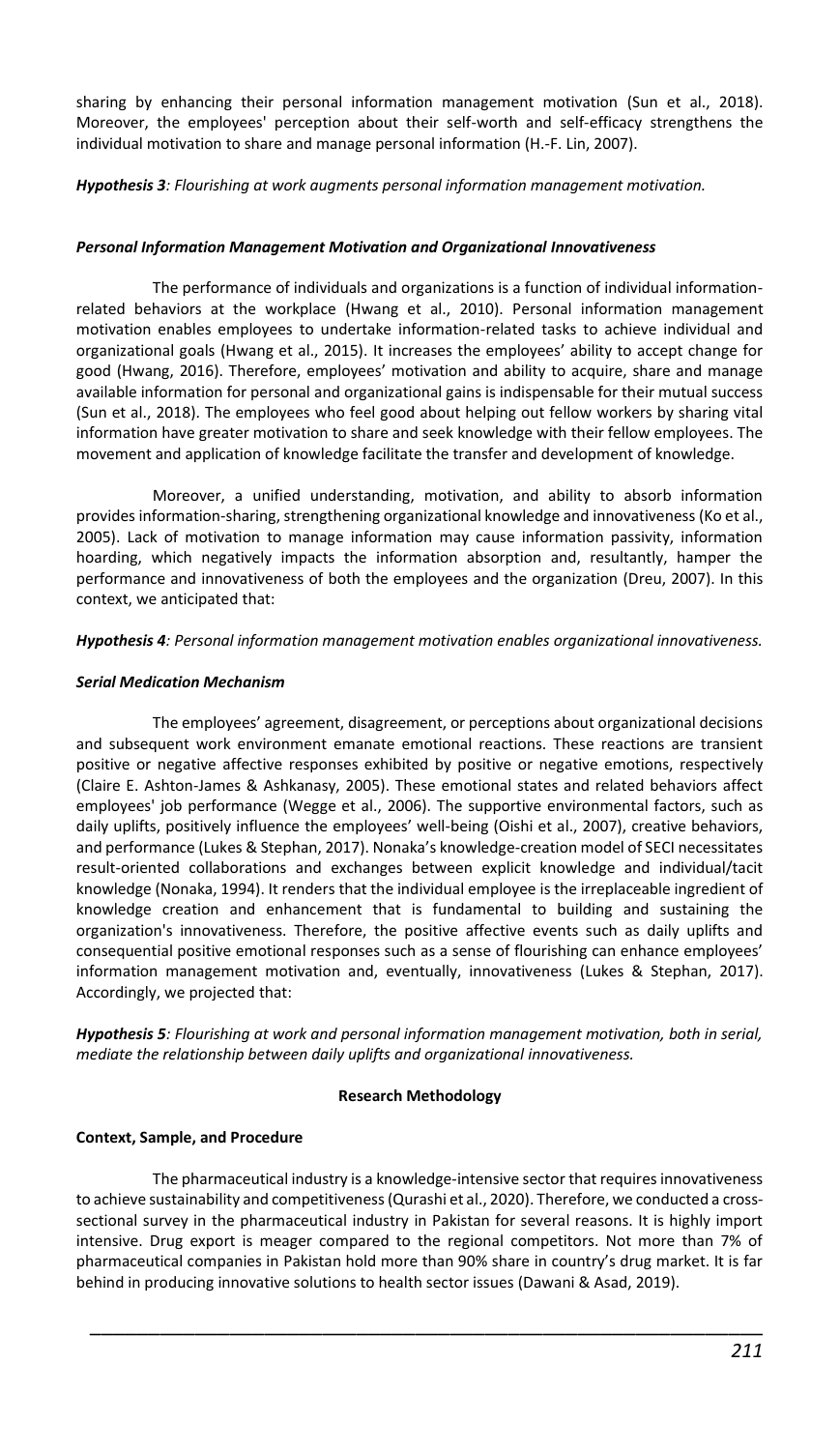In this study, we involved a random sample of 112 employees employed at supervisory level and above from 759 pharmaceutical industrial units in Pakistan. The estimated population size is 37950. The respondents were approached with the help of their senior management via email and WhatsApp to fill the Google-From-based online questionnaire in two phases at an interval of two months. At time 1, the questionnaires on daily uplifts (independent variable) and flourishing at work (mediating variable 1) were filled by 150 participants. Two months later, the respondents of time 1 were requested to complete the questionnaire on personal information management motivation (mediating variable 2) and organizational innovativeness (dependent variable). We received responses from 112 participants at time 2, which constituted the sample for this study.

The frequency analysis of data showed participation of male (70.5%) and female (29.5%) employees. They were young managers (aging between 20 to 40 years=79%), highly educated (16 to 18 years of education=83.1%, well experienced (6 and above years=71.4%) working of various tiers of management (entry level=52.6%, middle-level=28.6%, and senior-level=18.8%). The participants reported working in pharmaceutical companies across Pakistan; Islamabad (11.6%), Punjab (46.4%), Sindh (35.7%), Khyber Pakhtunkhwa (5.4%), and Baluchistan (0.9%).

#### **Measures**

# *Daily Uplifts*

Daily uplifts ( $α=0.96$ , CR=0.96) in the organizational work environment were assessed using 25 items (Junça-Silva et al., 2020). The items such as "I was complimented at work" focused on pleasant interactions, helpfulness, and compliments; achievement and recognition; organizational and task uplifts, humor and communication; and time management and customer-related uplifts.

# *Flourishing at Work*

Flourishing at work ( $α=0.88$ , CR=0.90) were measured eight items (Diener et al., 2010). The items such as "I am a good person and live a good life" focused on assessing how good employees feel and engage in daily activities at work.

## *Personal Information Management Motivation*

Personal information management motivation ( $\alpha$ =0.94, CR=0.95) of employees was estimated using 16 items (Hwang, Kettinger, & Yi, 2015), such as "I feel it is my duty to share information with others". The items assessed how proactively the employees share information, keeping in view the required level of transparency and formality within the organizational context.

## *Organizational Innovativeness*

Organizational innovativeness (α=0.95, CR=0.95) was valued using 20 items (Wang & Ahmed, 2004). The items such as "Our company adopts technological innovations earlier than its competitors" aimed to assess how well organizations respond to innovation requirements to meet community needs and their institutional survival in a competitive business context.

## **Data Analysis and Results**

## *Measurement Model*

Figure 2 and Table 1 display the results of the measurement model. All factor loadings of items were above 0.50 (Hair et al., 2020). The Alpha and composite reliability coefficients exceeding 0.70 showed adequate reliability of measures (Bhutta et al., 2019; Tahir et al., 2019). The average variance extracted (AVE) above 0.50 reflected the convergent validity of the measures (Purwanto et al., 2020). Table 2 indicated that correlations were not high enough to point to multicollinearity. The square roots of AVEs of all constructs were higher than their correlations with the other constructs and the variables. These pointed to the adequacy of discriminant validity as per Fornell and Larcker (1981) criterion. We also computed HTMT ratios, which were found below the cutoff value of 0.85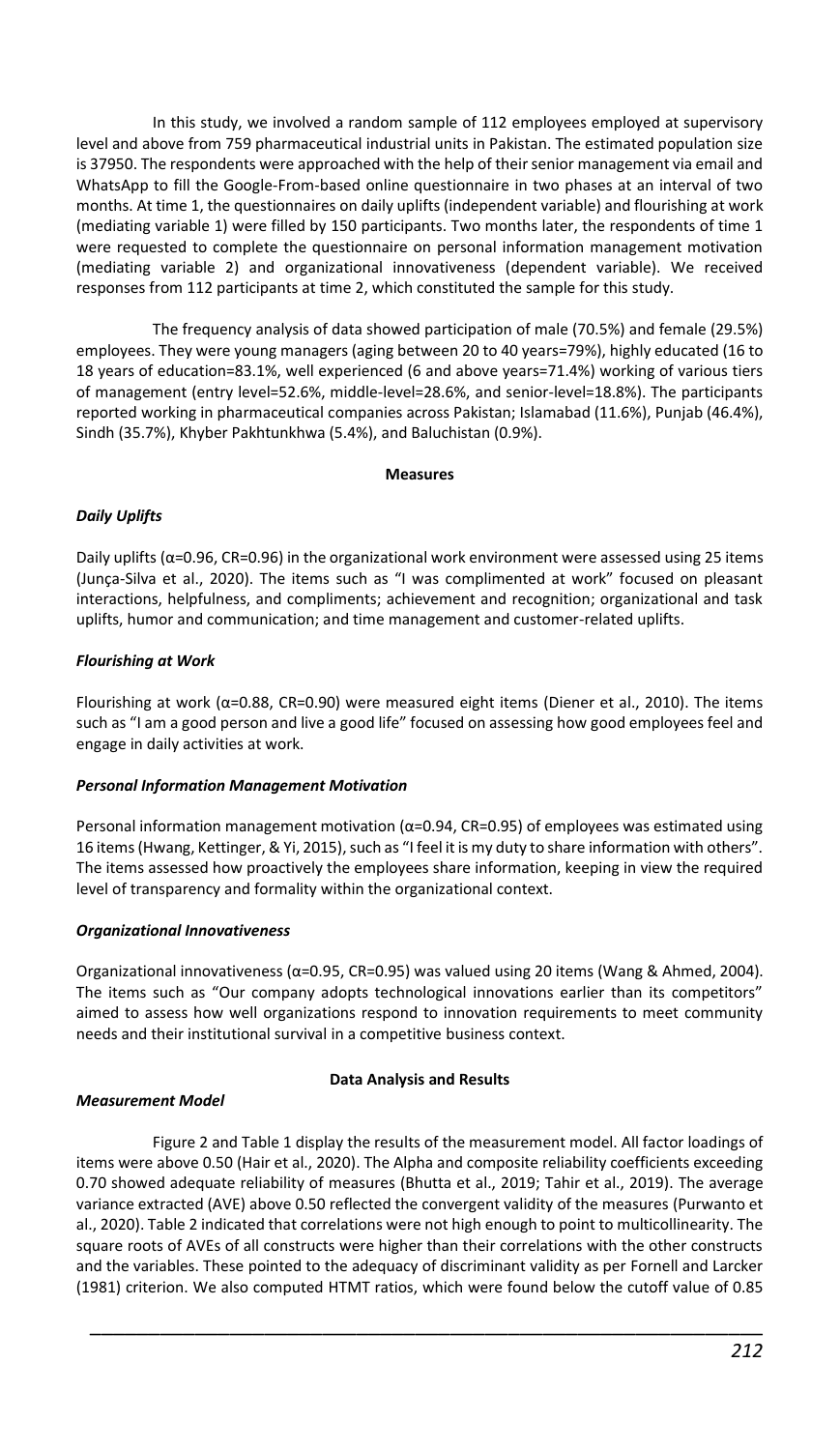(Ab Hamid et al., 2017). Thus, the discriminant validity of measures used in this study was established.



*Figure 2. Measurement model*

|    | Table 1. Reliability and convergent validity of measures |                  |     |               |     |     |            |
|----|----------------------------------------------------------|------------------|-----|---------------|-----|-----|------------|
|    | Constructs                                               | Items            |     | Loadings<br>α |     | CR  | <b>AVE</b> |
|    |                                                          |                  | Min | Max           |     |     |            |
|    | Daily Uplifts                                            | 25               | .72 | .93           | .96 | .96 | .51        |
| 2. | Flourishing at Work                                      | 8                | .68 | .80           | .88 | .90 | .54        |
| 3. | Information<br>Personal                                  | Management<br>16 | .81 | .91           |     | .95 |            |
|    | Motivation                                               |                  |     |               | .94 |     | .53        |
| 4. | Organizational Innovativeness                            | 20               | .87 | .97           | .95 | .95 | 51         |

# *Table 1. Reliability and convergent validity of measures*

Note: α=Cronbach's Alpha, AVE=Average Variance Extracted, CR=Composite Reliability, Max=Maximum, Min=Minimum.

*Table 2. Correlations and discriminant validity*

|    | Constructs                                          |     |     |     |     |
|----|-----------------------------------------------------|-----|-----|-----|-----|
|    | Daily Uplifts                                       | .71 |     |     |     |
|    | Flourishing at Work                                 | .56 | .74 |     |     |
|    | Information<br>Personal<br>Management<br>Motivation | 44  | .59 | .73 |     |
| 4. | Organizational Innovativeness                       |     | .49 | .62 | .71 |

\_\_\_\_\_\_\_\_\_\_\_\_\_\_\_\_\_\_\_\_\_\_\_\_\_\_\_\_\_\_\_\_\_\_\_\_\_\_\_\_\_\_\_\_\_\_\_\_\_\_\_\_\_\_\_\_\_\_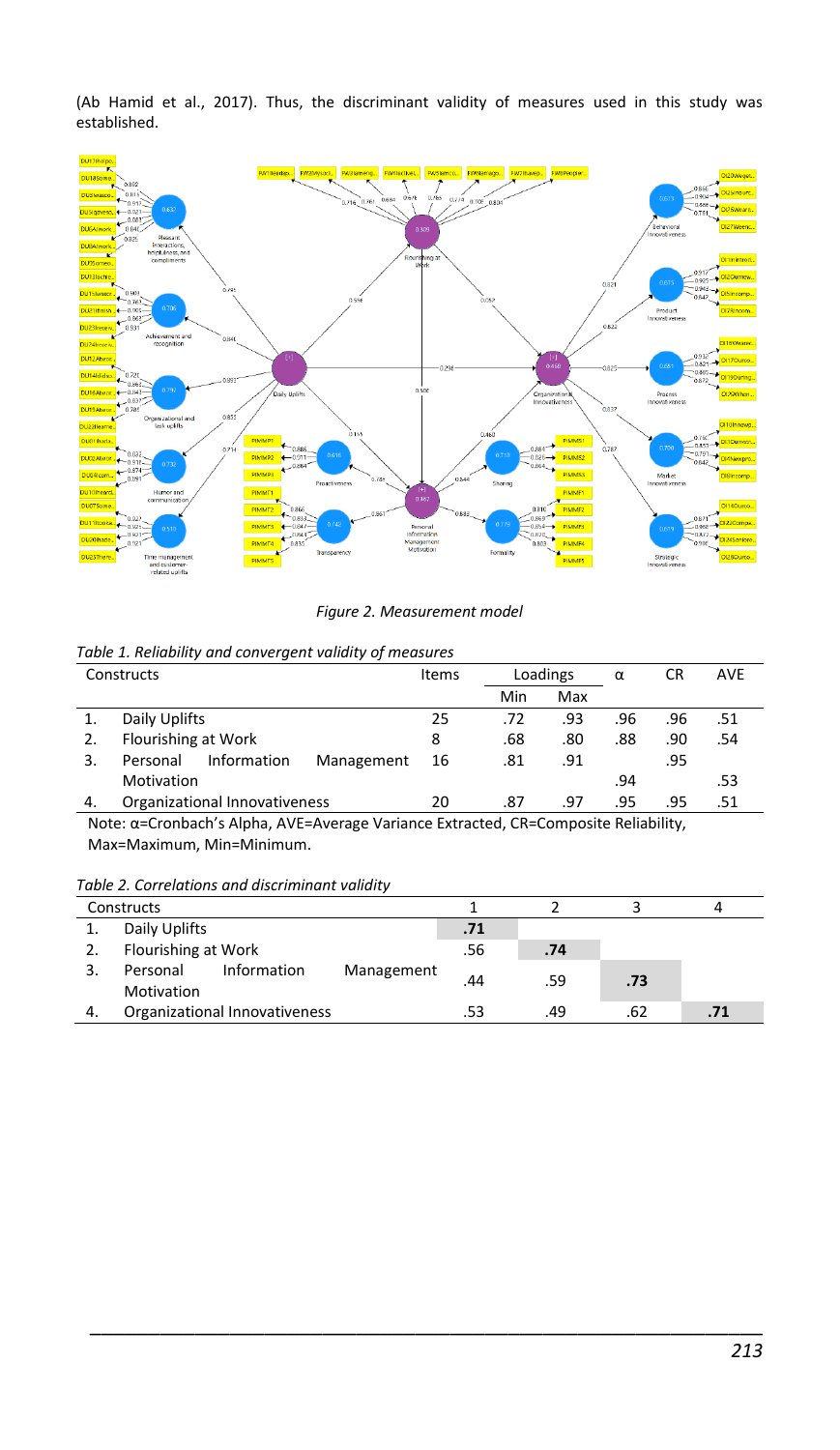### **Structural Model (Hypotheses Testing)**

Figure 3 and Table 3 show the results of the structural model. The total effects on the proposed path model were significant, with an acceptable overall model fit (SRMR=0.89).



#### *Figure 3. Structural model*

To test the proposed hypotheses, we examined the total, indirect, and specified indirect effects. First, we looked at the relationship between daily uplifts and organizational innovativeness. The total effect (b=0.53, p<0.01), total indirect effect (b=0.23, p>.01), and direct effect (b=0.30, p<0.01) of daily uplifts on organizational innovativeness supported hypothesis 1 that daily uplifts, directly and indirectly, support organizational innovativeness. Second, we examined the linkage of daily uplifts and flourishing at work. The total effect (b=0.56, p>0.01) revealed that daily uplifts play a significant positive role in enhancing employee flourishing. Hence, hypothesis 2 was accepted. Third, the total effect (b=0.51, p>0.01) also indicated that flourishing at work significantly contributes to personal information management motivation. Therefore, hypothesis 3 was accepted. Forth, we observed that personal information management motivation plays a significant positive role (b=0.46, p>0.01) in promoting organizational innovativeness. Thus, hypothesis 4 was accepted.

Fifth, a serial mediation mechanism of flourishing and personal information management motivation linking daily uplifts to organizational innovativeness was examined. The indirect effect (b=0.13, p<.01) pointed out that both flourishing and personal information management motivation, in serial, mediate the relationship between daily uplifts and organizational innovativeness. Accordingly, hypothesis 5 was accepted. We found insignificant indirect effects of daily uplifts on organizational innovativeness through flourishing at work (b=0.03, p>0.10) and via personal information management motivation (b=0.07, p>0.10). These findings further maintained our proposed serial mechanism, supporting hypothesis 5.

| <b>Hypotheses</b> | Path                   | Effect   | Beta      | T-Value   | R-     | Decision |
|-------------------|------------------------|----------|-----------|-----------|--------|----------|
|                   |                        | Type     |           |           | Square |          |
| H1                | $DU \rightarrow 01$    | Total    | $0.53***$ | $6.29**$  | ٠      | Accepted |
| H1                | $DU \rightarrow 01$    | Indirect | $0.23***$ | $3.67***$ | -      | Accepted |
| H <sub>2</sub>    | $DU \rightarrow FAW$   | Total    | $0.56$ ** | $6.49**$  | -      | Accepted |
| H <sub>3</sub>    | $FAW \rightarrow PIMM$ | Total    | $0.51**$  | $5.40**$  | -      | Accepted |
| Η4                | $PIMM \rightarrow 10$  | Total    | $0.46***$ | $4.35***$ | -      | Accepted |
|                   |                        |          |           |           |        |          |

#### *Table 3. Structural estimates*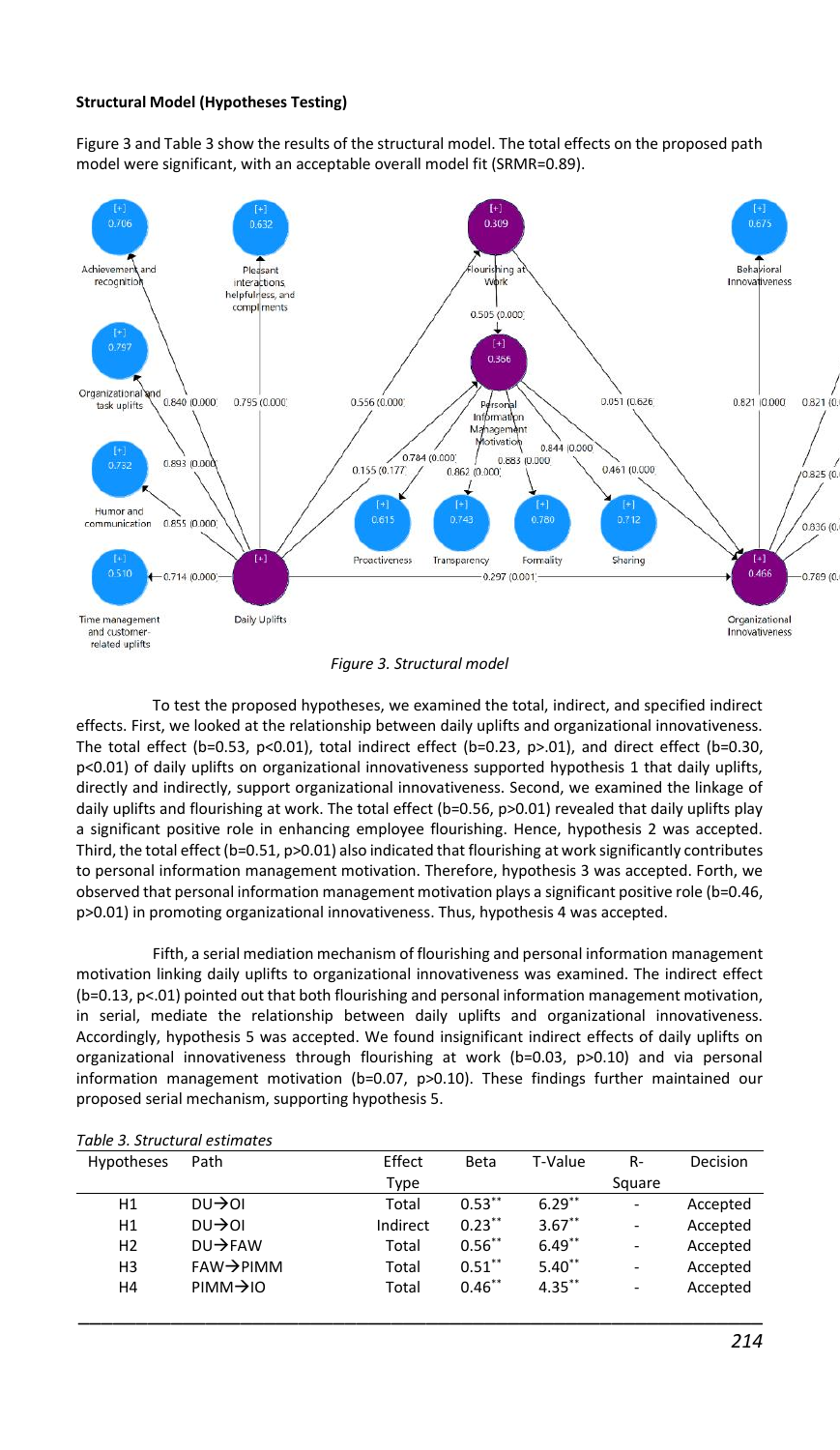| H <sub>5</sub>           | $DU\rightarrow$ FAW $\rightarrow$ PIMM $\rightarrow$ OI | Indirect | $0.13$ **          | $2.73**$           | $0.466$ **               | Accepted                 |
|--------------------------|---------------------------------------------------------|----------|--------------------|--------------------|--------------------------|--------------------------|
| $\overline{\phantom{0}}$ | $DU \rightarrow$ FAW $\rightarrow$ OI                   | Indirect | 0.03 <sup>ns</sup> | 0.49 <sup>ns</sup> | $\overline{\phantom{a}}$ | $\overline{\phantom{0}}$ |
| $\overline{\phantom{a}}$ | $DU \rightarrow$ PIMM $\rightarrow$ OI                  | Indirect | 0.07 <sup>ns</sup> | $1.44^{ns}$        | $\overline{\phantom{a}}$ | ۰                        |

Note: \*\*p<.001, ns= Not significant (p>0.10), DU=Daily uplifts, FAW=Flourishing at work, PIMM=Personal information management motivation, OI=Organizational innovativeness

#### **Discussion and Implications**

# *Findings*

The findings of this study reveal that daily uplifts, directly and indirectly, enhance organizational innovativeness. The results are coherent with earlier research that argues that the supportive work-environmental factors reinforce organizational innovativeness (Oishi et al., 2007). Daily uplifts significantly impact employee flourishing at work, aligning with the earlier findings that positive emotions enhance employees' flourishing (Nelson et al., 2016). This is also in line with the previous findings that daily uplifts are perceived as considerate, supportive, and motivating and, therefore, facilitate employee flourishing (Redelinghuys et al., 2018). Moreover, flourishing at work enhances employee motivation (Ahlstedt et al., 2020).

Personal information management motivation is significantly associated with organizational innovativeness, supporting that a unified understanding, motivation, and ability to absorb information provides information-sharing that strengthens the organizational knowledge and innovativeness (Ko et al., 2005). The results supported the proposed mechanism that flourishing and personal information management motivation, in serial, mediate the relationship between daily uplifts and organizational innovativeness. Therefore, the findings support our assertions drawn from the relevant literature reviewed in this study.

To sum up, the findings establish that the daily uplifts of employees at work, enhance the organizational innovativeness through serial mediation of flourishing at work and personal information management motivation.

## *Managerial and Theoretical Implications*

Managers worldwide strive to find ways and means to enhance organizational innovativeness, which has become the survival prerequisite in this contemporary hyper-competitive world. The study offers managerial solutions to optimize innovativeness by effective management of work-environmental factors in the organization. The daily uplifts at work are significant affective factors of the work environment (Junca-Silva et al., 2017). The daily uplifts have a strong potential to improvise employee flourishing, personal information management motivation, and organizational innovativeness. The augmentation of daily uplifts at work, both in quality and quantity, will improve employee performance and well-being and, subsequently, the organization's innovativeness.

The study results affirm the Affective Events Theory that highlights that the affective events at work produce employee emotions that impact the work-related attitudes, which, in turn, impact employee satisfaction and job performance (Weiss & Cropanzano, 1996). It offers a better understanding of how daily work-related affective events, called daily uplifts, translate into flourishing, information management motivation, and organizational innovativeness.

## **Conclusion, Limitations, and directions for future research**

The study concludes that the daily uplifts positively influence the organizational innovativeness through serial mediation of flourishing at work and personal information management motivation. That is, the daily uplifts in an organization's work environment positively impact employee flourishing, enhancing their information management motivation and organizational innovativeness. The mediation mechanism revealed that both flourishing and personal information management motivation management, in serial, mediate the relationship between daily uplifts and organizational innovativeness. The findings advocate that organizations should improve environmental factors at work, inducing daily uplifts to create and sustain employee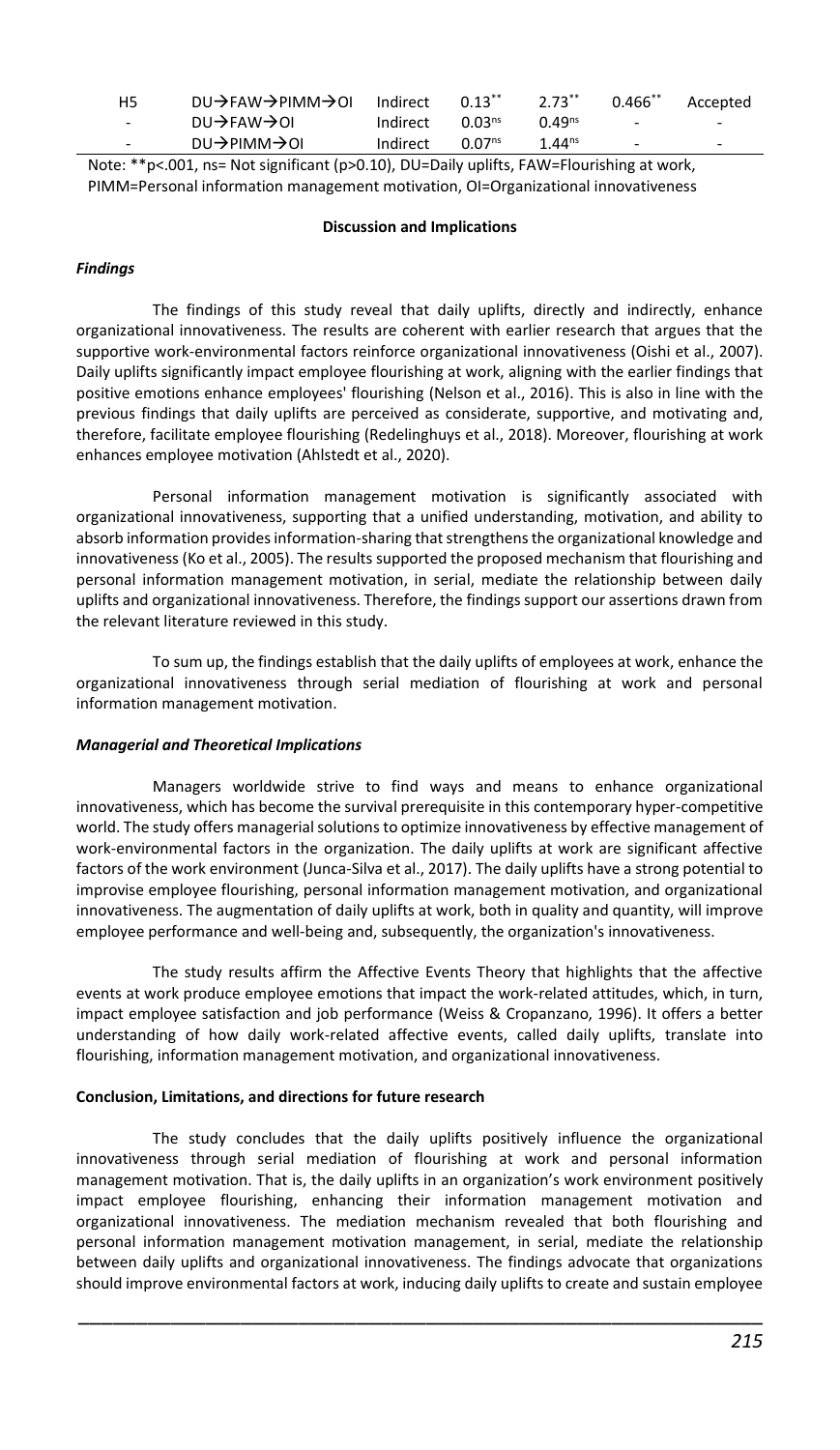flourishing. It would augment the benefits of flourishing in the form of personal information management motivation and, resultantly, organizational innovativeness.

The study has used the existing measures from the extant literature. However, we felt a dire need to develop pharmaceutical industry-specific measures of at least daily uplifts and organizational innovativeness. In this study, daily hassles have not been examined. Future studies may consider both the daily uplifts and daily hassles. Daily hassles may reduce the effects of daily uplifts. Similarly, the daily uplifts may also neutralize the negative effects of daily hassles. We would also like to see studies replicating our serial mechanism with a larger sample involving multiple stakeholders in the pharma industry.

# References

- Ahlstedt, C., Lindval, C. E., Holmström, I. K., & Muntlin, Å. (2020). Flourishing at work: Nurses' motivation through daily communication: An ethnographic approach. *Nurs Health Sci.*, *22*, 1169–1176. https://doi.org/DOI: 10.1111/nhs.12789
- Akgun, A. E., Keskin, H., Byrne, J. C., & Aren, S. (2007). Emotional and learning capability and their impact on product innovativeness and firm performance. *Technovation*, *27*, 501–513.
- Annas, J., & Keyes, C. L. M. (2009). Feeling good and functioning well: Distinctive concepts in ancient philosophy and contemporary science. *Journal of Positive Psychology*, *4*, 197–201.

Babar, Z.-U.-D., Ibrahim, M. I. M., Azmi, M. H., & Ahmad. (2011). Pharmaceutical industry, innovation and challenges for public health: case studies from Malaysia and Pakistan. *Journal of Pharmaceutical Health Services Research*, *2*(4), 93–104. https://doi.org/10.1111/j.1759-8893.2011.00058.x

Behrens, J., & Patzelt, H. (2015). Corporate Entrepreneurship Managers' Project Terminations: Integrating Portfolio-Level, Individual-Level, and Firm-Level Effects. *Entrepreneurship Theory and Practice*, *40*(4), 815–842. https://doi.org/doi:10.1111/etap.12147

Claire E. Ashton-James, & Ashkanasy, N. M. (2005). What lies beneath? A Process analysis of Affective Events Theory. *Research on Emotion in Organizations*, *1*, 23–46. https://doi.org/10.1016/S1746-9791(05)01102-8

- Corrigan, P., Exeter, C., & Smith, R. (2013). Innovate or die. *British Medical Journal*, *346*(f1699), 1–5.
- Dawani, K., & Asad, S. (2019). *Pakistan's pharmaceutical sector: issues of pricing, procurement and the quality of medicines* (No. 12).
- Diedericks, E. (2012). *Flourishing of Employees in The Information Technology Industry in South Africa*. North-West University.
- Diener, E., Wirtz, D., Tov, W., Kim-Prieto, C., Biswas-Diener, R., Choi, D., & Oishi, S. (2010). New Well-being Measures: Short Scales to Assess Flourishing and Positive and Negative Feelings. *An International and Interdisciplinary Journal for Quality-of-Life Measurement*, *97*(2), 143– 156. https://doi.org/DOI: 10.1007/s11205-009-9493-y
- Dreu, C. K. W. De. (2007). Cooperative Outcome Interdependence, Task Reflexivity, and Team Effectiveness: A Motivated Information Processing Perspective. *Journal of Applied Psychology*, *92*(3), 628 – 638.
- Frishammar, J., Kurkkio, M., Abrahamsson, L., & Lichtenthaler, U. (2012). Antecedents and Consequences of Firms' Process Innovation Capability: A Literature Review and a Conceptual Framework. *IEEE Transactions On Engineering Management*, *59*(4), 516–529.
- Hinchliffe, G. (2004). Work and Human Flourishing. *Educational Philosophy and Theory*, *36*(5), 535– 547.
- Hult, G. T. M., Hurley, R. F., & Knight, G. A. (2004). Innovativeness: Its antecedents and impact on business performance. *Industrial Marketing Management*, *33*, 429–438.
- Hwang, Y. (2016). Investigating personal information management motivation in a mandatory adoption of content management systems. *Information Development*, 1–12. https://doi.org/DOI: 10.1177/0266666916655843
- Hwang, Y., Kettinger, W. J., & Y, M. Y. (2015). Personal information management effectiveness of knowledge workers: conceptual development and empirical validation. *European Journal of Information Systems*, *1*(9), 1–19.

\_\_\_\_\_\_\_\_\_\_\_\_\_\_\_\_\_\_\_\_\_\_\_\_\_\_\_\_\_\_\_\_\_\_\_\_\_\_\_\_\_\_\_\_\_\_\_\_\_\_\_\_\_\_\_\_\_\_\_

Hwang, Y., Kettinger, W. J., & Yi, M. Y. (2010). Understanding Information Behavior and the Relationship to Job Performance. *Communications of the Association for Information Systems*, *27*(8), 113–128.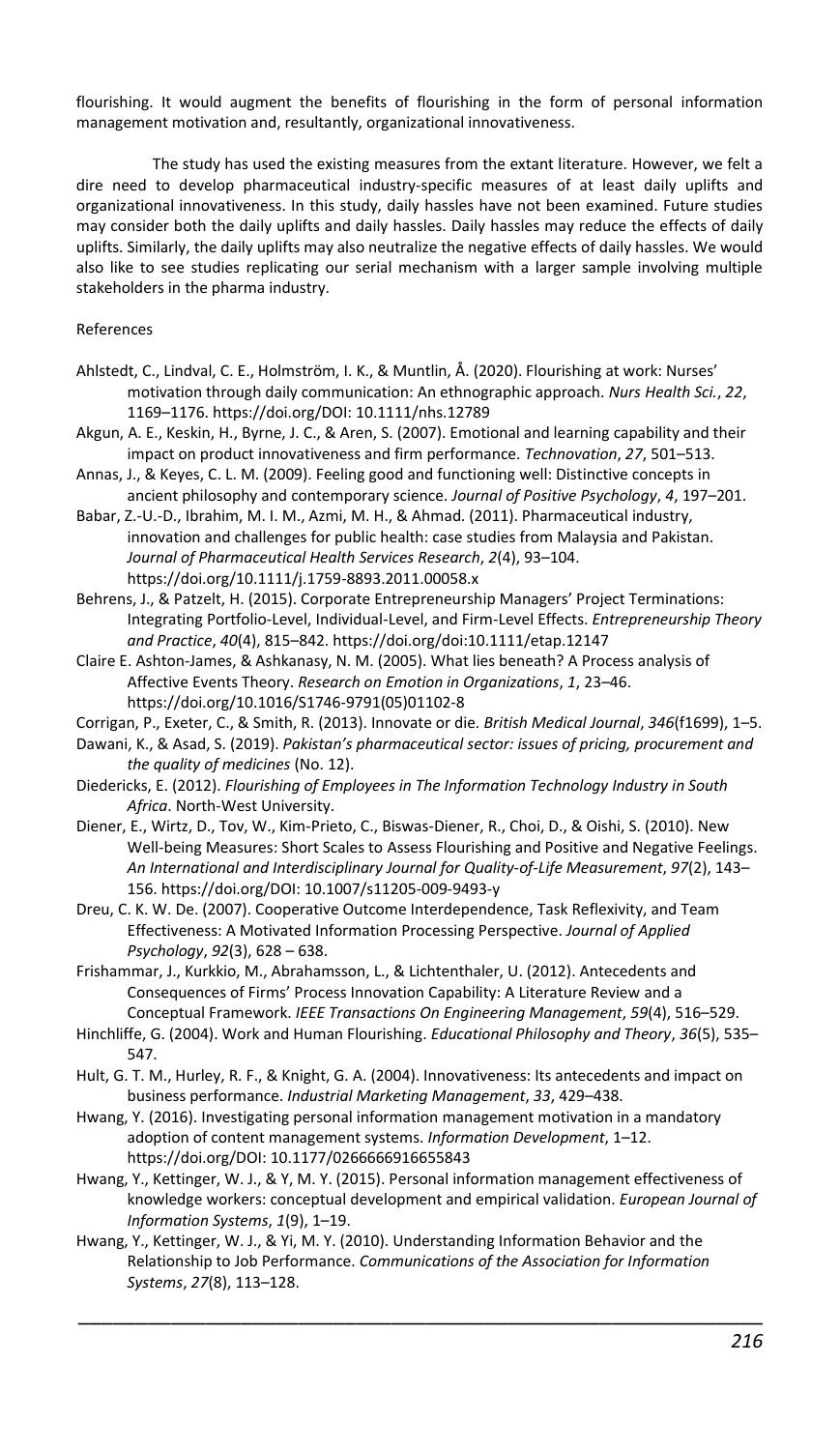Hwanga, Y., C, W. J. K., & Yi, M. Y. (2013). A study on the motivational aspects of information management practice. *International Journal of Information Management*, *33*, 177–184.

Hyder, A. (Ed.). (2020). *Short Notes on the Economy During the COVID-19 Crisis: eBook*. Institute of Business Administration.

Junca-Silva, A., Caetano, A., & Lopes, R. R. (2017). Daily Uplifts, Well-Being and Performance in Organizational Settings: The Differential Mediating Roles of Affect and Work Engagement. *Journal of Happiness Studies*, *18*, 591–606. https://doi.org/10.1007/s10902-016-9740-2

- Junça-Silva, A., Caetano, A., & Lopes, R. R. (2020). A working day in the life of employees: development and validation of the scale for daily hassles and uplifts at work. *TPM: Testing, Psychometrics, Methodology in Applied Psychology*, *27*(2), 221–250. https://doi.org/10.4473/TPM27.2.5
- Khattak, S. A., & Bashir, S. (2018). Evaluation of Union Commitment in Public sector Organizations of Pakistan: A Time Lagged study 1, 2. *Abasyn Journal of Social Sciences. Vol.11 No.1*, *11*(1), 131–149.
- Ko, D.-G., Kirsch, L. J., & King, W. R. (2005). Antecedents of Knowledge Transfer from Consultants to Clients in Enterprise System Implementations. *MIS Quarterly*, *29*(1), 59–85.
- Koc, T., & Ceylan, C. (2007). Factors impacting the innovative capacity in large-scale companies. *Technovation*, *27*, 105–114.
- Larsson, G., Berglund, A. K., & Ohlsson, A. (2016). Daily hassles, their antecedents and outcomes among professional first responders: A systematic literature review. *Scandinavian Journal of Psychology*, 1–9. https://doi.org/10.1111/sjop.12303
- Lin, H.-F. (2007). Knowledge sharing and firm innovation capability: an empirical study. *International Journal of Manpower*, *28*(3/4), 315–332.
- Lin, H., & Hwang, Y. (2014). Do feelings matter? The effects of intrinsic benefits on individuals' commitment toward knowledge systems. *Computers in Human Behavior*, *30*, 191–198.
- Lukes, M., & Stephan, U. (2017). Measuring employee innovation A review of existing scales and the development of the innovative behavior and innovation support inventories across cultures. *International Journal of Entrepreneurial Behavior & Research*, *23*(1), 136–158.
- Lynch, P., Walsh, M., & Harrington, D. (2010). Defining and dimensionalizing organizational innovativeness. *2010 ICHRIE Annual Summer Conference & Marketplace*.
- Mead, N. L., Patrick, V. M., Gunadi, M. P., & Hofmann, W. (2016). Simple Pleasures, Small Annoyances, and Goal Progress in Daily Life. *Journal of the Association for Consumer Research*, *1*(4). https://doi.org/http://dx.doi.org/10.1086/688287
- Nelson, S. K., Layous, K., Cole, S. W., & Lyubomirsky, S. (2016). Do Unto Others or Treat Yourself? The Effects of Prosocial and Self-Focused Behavior on Psychological Flourishing. *Emotion*, *16*(6), 850–861.
- Nonaka, I. (1994). A Dynamic Theory of Organizational Knowledge Creation. *Organization Science*, *5*(1), 14–37.
- Oishi, S., Diener, E., Choi, D.-W., Kim-Prieto, C., & Choi, I. (2007). The Dynamics of Daily Events and Well-Being Across Cultures: When Less Is More. *Journal of Personality and Social Psychology*, *93*(4), 685– 698.
- Qurashi, I. A., Khalique, M., & Ramayah, T. (2020). Impact of intellectual capital on innovation in pharmaceutical manufacturing SMEs in Pakistan. *International Jjournal of Learning and Intellectual Capital*, *17*(1), 61–76.
- Rajapathirana, R. P. J., & Hui, Y. (2018). Relationship between innovation capability, innovation type, and firm performance. *Journal of Innovation & Knowledge*, *3*, 44–55. https://doi.org/https://doi.org/10.1016/j.jik.2017.06.002
- Rank, J., & Frese, M. (2008). The impact of emotions, moods and other affect-related variables on creativity, innovation and initiative in organizations. In *Research Companion To Emotion In Organization*. School of Management, University of Surrey.
- Redelinghuys, K., Rothmann, S., & Botha, E. (2018). Flourishing-at-Work: The Role of Positive Organizational Practices. *Psychological Reports*, 1–23.
- Rensburg, C. J. Van, Sebastiaan Rothmann, & Diedericks, E. (2017). Person-environment fit, flourishing and intention to leave in universities of technology in South Africa. *SA Journal of Industrial Psychology*, *43*, 1–10. https://doi.org/https://doi. org/10.4102/sajip.v43i0.1422
- Sackett, P. R., Gruys, M. L., & Ellingson, J. E. (1998). Ability-Personality Interactions When Predicting Job Performance. *Journal of Applied Psychology*, *83*(4), 545–556.
- \_\_\_\_\_\_\_\_\_\_\_\_\_\_\_\_\_\_\_\_\_\_\_\_\_\_\_\_\_\_\_\_\_\_\_\_\_\_\_\_\_\_\_\_\_\_\_\_\_\_\_\_\_\_\_\_\_\_\_ Sean Peter Tinker. (2014). *Flourishing through identification and engagement: Sustaining employee*